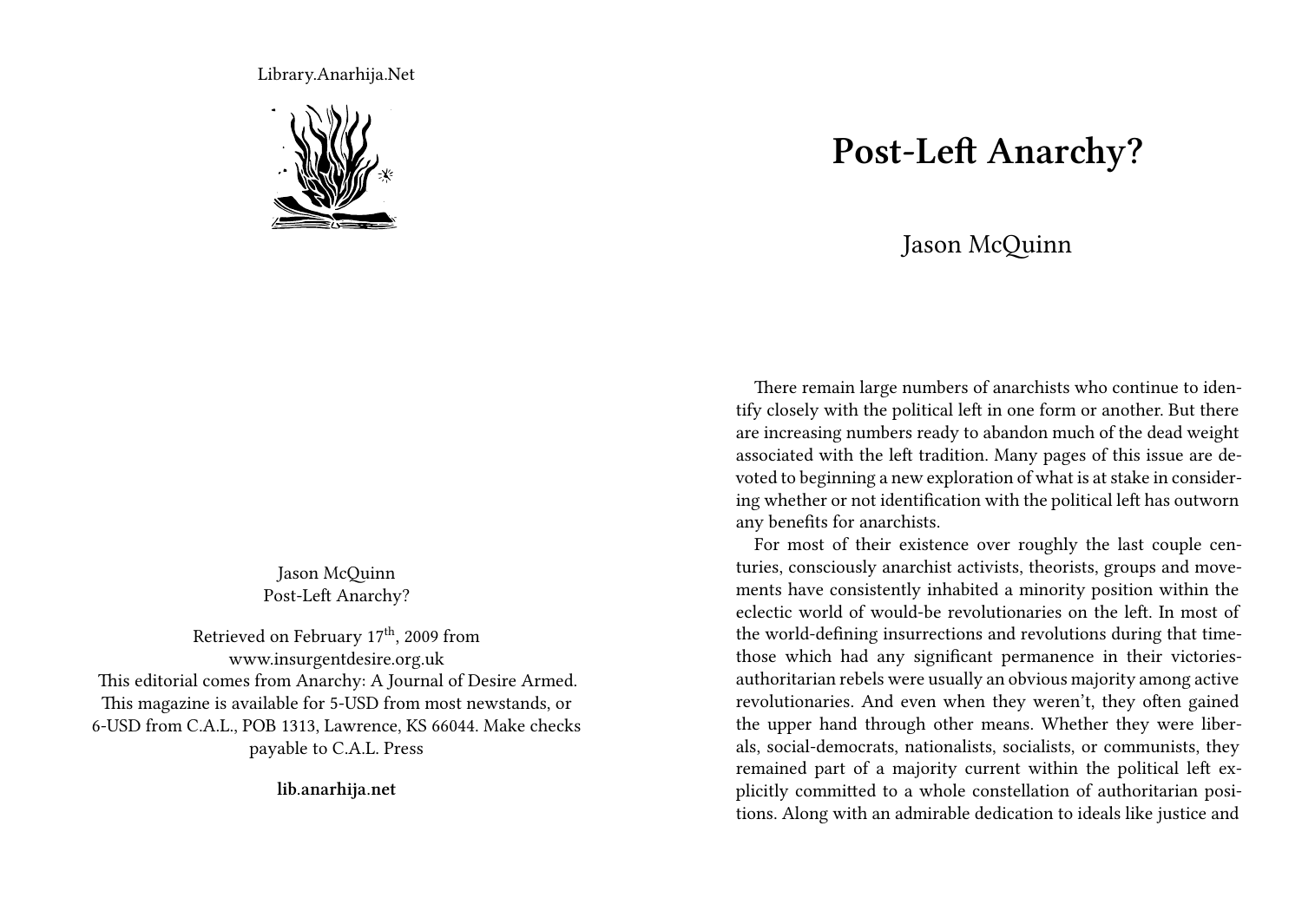equality, this majority current favors hierarchical organization, professional (and, too often, cults of) leadership, dogmatic ideologies (especially notable in its many Marxian variants), a self-righteous moralism, and a widespread abhorrence for social freedom and authentic, non-hierarchical community.

Especially after their expulsion from the First International, anarchists have generally found themselves facing a hard choice. They could locate their critiques somewhere within the political left—if only on its fringes. Or else they could reject the majority opposition culture in its entirety and take the chance of being isolated and ignored.

Since many, if not most, anarchist activists have come out of the left through disillusionment with its authoritarian culture, the option of clinging to its fringes and adapting its themes in a more libertarian direction has maintained a steady allure. Anarchosyndicalism may be the best example of this kind of left-anarchism. It has allowed anarchists to use leftist ideologies and methods to work for a leftist vision of social justice, but with a simultaneous commitment to anarchist themes like direct action, selfmanagement, and certain (very limited) libertarian cultural values. Murray Bookchin's ecological anarcho-leftism, whether going by the label of libertarian municipalism or social ecology, is another example. It is distinguished by its persistent failure to gain much of a foothold anywhere, even in its favored terrain of Green politics. A further example, the most invisible (and numerous?) of all types of left-anarchism, is the choice of a great many anarchists to submerge themselves within leftist organizations that have little or no commitment to any libertarian values, simply because they see no possibility of working directly with other anarchists (who are often similarly hidden, submerged in still other leftist organizations).

Perhaps it's time, now that the ruins of the political left continue to implode, for anarchists to consider stepping out of its steadily disappearing shadow en masse. In fact, there's still a chance, if enough anarchists can dissociate themselves sufficiently from the myriad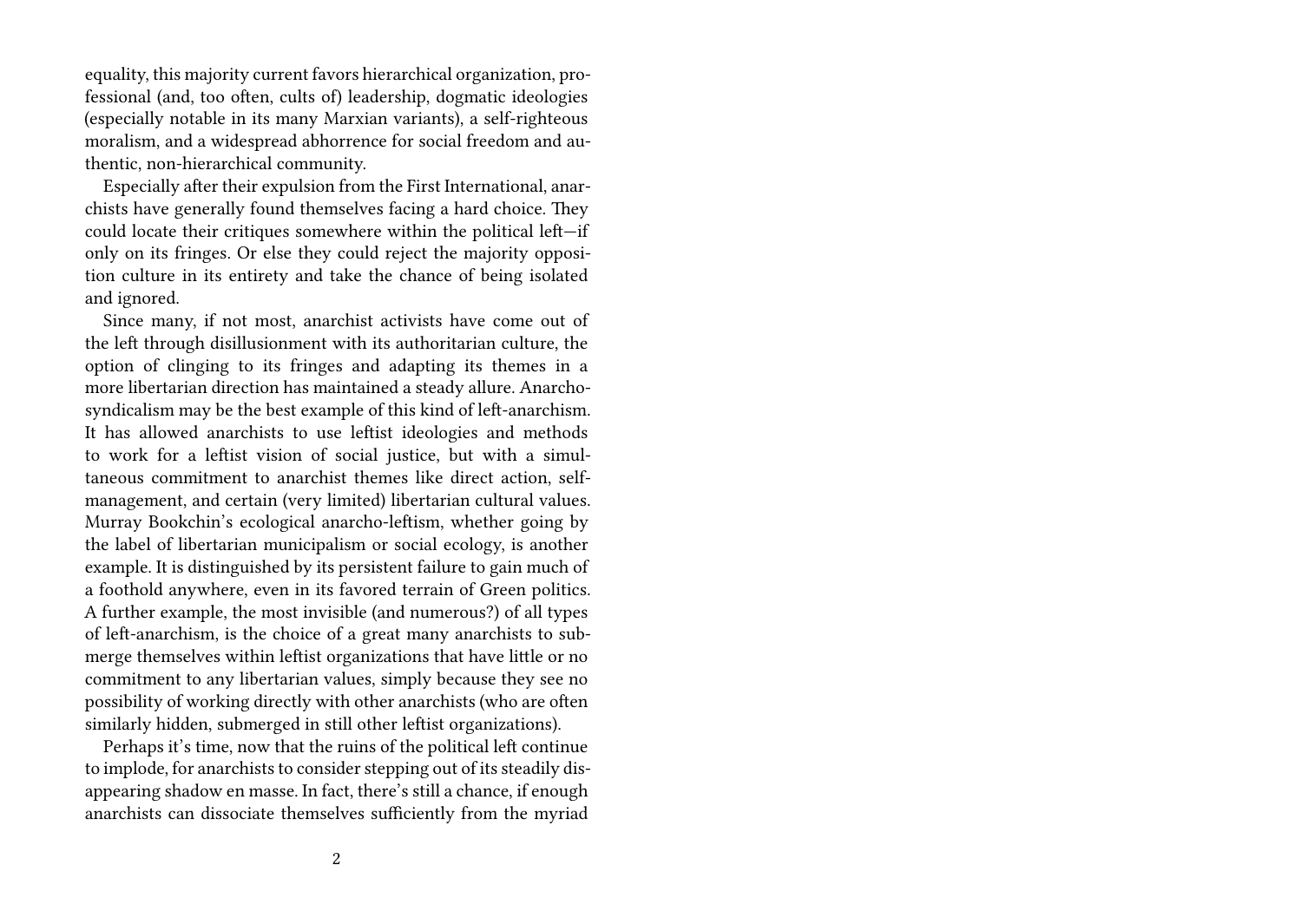failures, purges and 'betrayals' of leftism, that anarchists can finally stand on their own.

Along with defining themselves in their own terms, anarchists might once again inspire a new generation of rebels, who this time may be less willing to compromise their resistance in attempts to maintain a common front with a political left that has historically opposed the creation of free community wherever it has appeared. For the evidence is irrefutable. Libertarian revolutionaries of any type have consistently been denied a presence in the vast majority of leftist organizations (from the break in the International on); forced into silence in many of the left organizations they have been allowed to join (for example, the anarcho-Bolsheviks); and persecuted, imprisoned, assassinated or tortured by any leftists who have attained the necessary political power or organizational resources to do so (examples are legion).

Why has there been such a long history of conflict and enmity between anarchists and the left? It is because there are two fundamentally different visions of social change embodied in the range of their respective critiques and practices (although any particular group or movement always includes contradictory elements). At its simplest, anarchists-especially anarchists who identify least with the left—commonly engage in a practice which refuses to set itself up as a political leadership apart from society, refuses the inevitable hierarchy and manipulation involved in building mass organizations, and refuses the hegemony of any single dogmatic ideology. The left, on the other hand, has most commonly engaged in a substitutive, representational practice in which mass organizations are subjected to an elitist leadership of intellectual ideologues and opportunistic politicians. In this practice the party substitutes itself for the mass movement, and the party leadership substitutes itself for the party.

In reality, the primary function of the left has historically been to recuperate every social struggle capable of confronting capital and state directly, such that at best only an ersatz representation